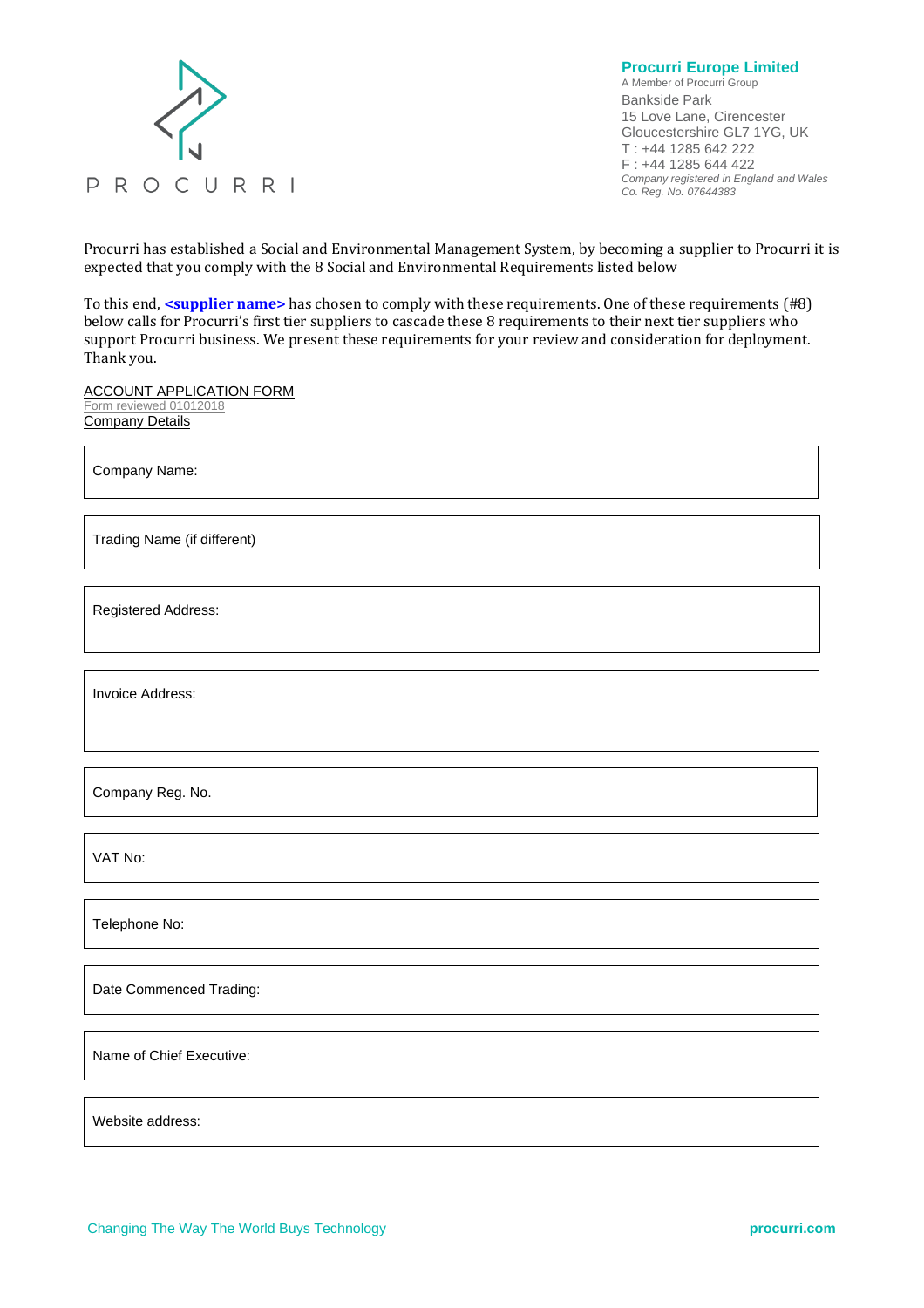

**Procurri Europe Limited**

A Member of Procurri Group Bankside Park 15 Love Lane, Cirencester Gloucestershire GL7 1YG, UK T : +44 1285 642 222 F : +44 1285 644 422 *Company registered in England and Wales Co. Reg. No. 07644383*

Finance Department Details

Name of Head of Finance:

Name of Accounts Payable Contact:

Direct Telephone No:

E-Mail Address:

.

E-Mail Address for Invoices:

Fax Number:

We will be applying to our Credit Insurer for cover on your company, please make sure all details are correct.

If the company has been established for less than 3 years, please provide 2 trade references (with full contact details) and a copy of your latest filed accounts.

Please note that, unless agreed in writing, our terms are strictly 30 days from invoice date.

All invoices will be e-mailed to the address given above in pdf format unless otherwise requested.

Our terms and conditions of business can be found at [www.procurri.com](http://www.procurri.com/)

Declaration (to be signed by a director or head of finance)

I hereby sign to agree to your terms and conditions of business and submit the above information for the purposes of opening an account with Procurri Europe Ltd.

Signed: Position: Name (Print please) Date: Direct Telephone No.